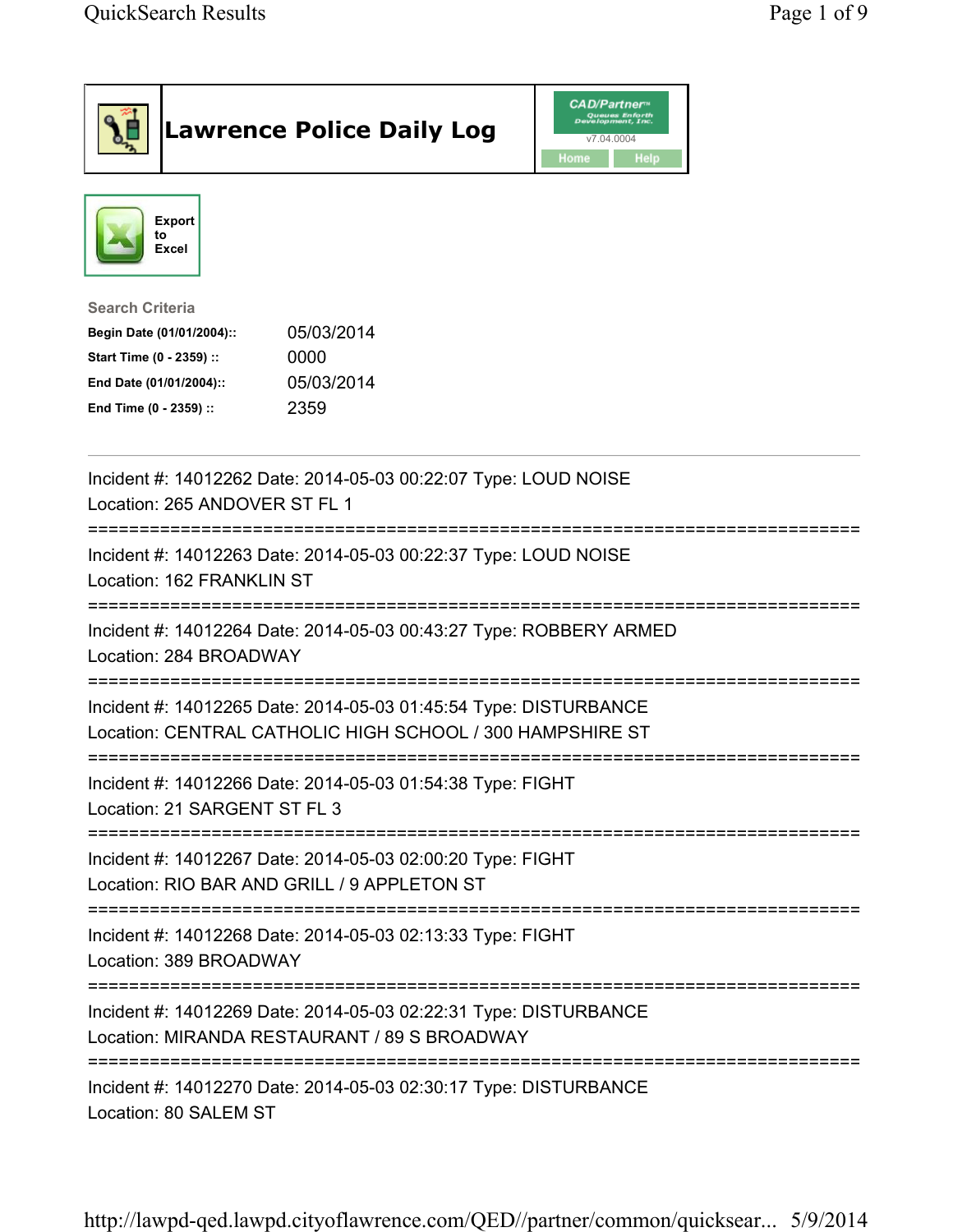| Incident #: 14012271 Date: 2014-05-03 02:53:19 Type: LOUD NOISE<br>Location: 28 ROLLINS ST<br>============================                                                                                                                                    |
|---------------------------------------------------------------------------------------------------------------------------------------------------------------------------------------------------------------------------------------------------------------|
| Incident #: 14012272 Date: 2014-05-03 02:55:55 Type: MAL DAMAGE<br>Location: 139 MAY ST                                                                                                                                                                       |
| Incident #: 14012273 Date: 2014-05-03 02:59:19 Type: LOUD NOISE<br>Location: 386 PARK ST FL 1<br>===================                                                                                                                                          |
| Incident #: 14012274 Date: 2014-05-03 03:04:06 Type: UNWANTEDGUEST<br>Location: 37 CORNISH ST FL 1                                                                                                                                                            |
| Incident #: 14012275 Date: 2014-05-03 03:19:58 Type: NOISE ORD<br>Location: 42 ROWE ST<br>===============================                                                                                                                                     |
| Incident #: 14012276 Date: 2014-05-03 03:22:28 Type: DISTURBANCE<br>Location: 40 LAWRENCE ST #443                                                                                                                                                             |
| Incident #: 14012277 Date: 2014-05-03 03:33:42 Type: ROBBERY PAST<br>Location: MANCHESTER ST & WEST ST<br>:===================<br>===========                                                                                                                 |
| Incident #: 14012278 Date: 2014-05-03 04:17:35 Type: UNWANTEDGUEST<br>Location: 222 ESSEX ST #207                                                                                                                                                             |
| Incident #: 14012279 Date: 2014-05-03 04:26:02 Type: FIGHT<br>Location: ALLSTON ST & WOODLAND ST                                                                                                                                                              |
| Incident #: 14012280 Date: 2014-05-03 04:45:31 Type: ROBBERY PAST<br>Location: ELM ST & JACKSON ST                                                                                                                                                            |
| Incident #: 14012281 Date: 2014-05-03 04:47:51 Type: LOUD NOISE<br>Location: 531 HAVERHILL ST                                                                                                                                                                 |
| ======================================<br>Incident #: 14012282 Date: 2014-05-03 06:23:22 Type: DISTURBANCE<br>Location: 197 MT VERNON ST #1                                                                                                                   |
| ===================================<br>Incident #: 14012283 Date: 2014-05-03 07:08:49 Type: ALARMS<br>Location: COMMONWEALTH VW / 1 COMMONWEALTH DR                                                                                                           |
| Incident #: 14012284 Date: 2014-05-03 07:28:37 Type: 911 HANG UP<br>$\overline{1}$ and $\overline{1}$ and $\overline{1}$ and $\overline{1}$ and $\overline{1}$ and $\overline{1}$ and $\overline{1}$ and $\overline{1}$ and $\overline{1}$ and $\overline{1}$ |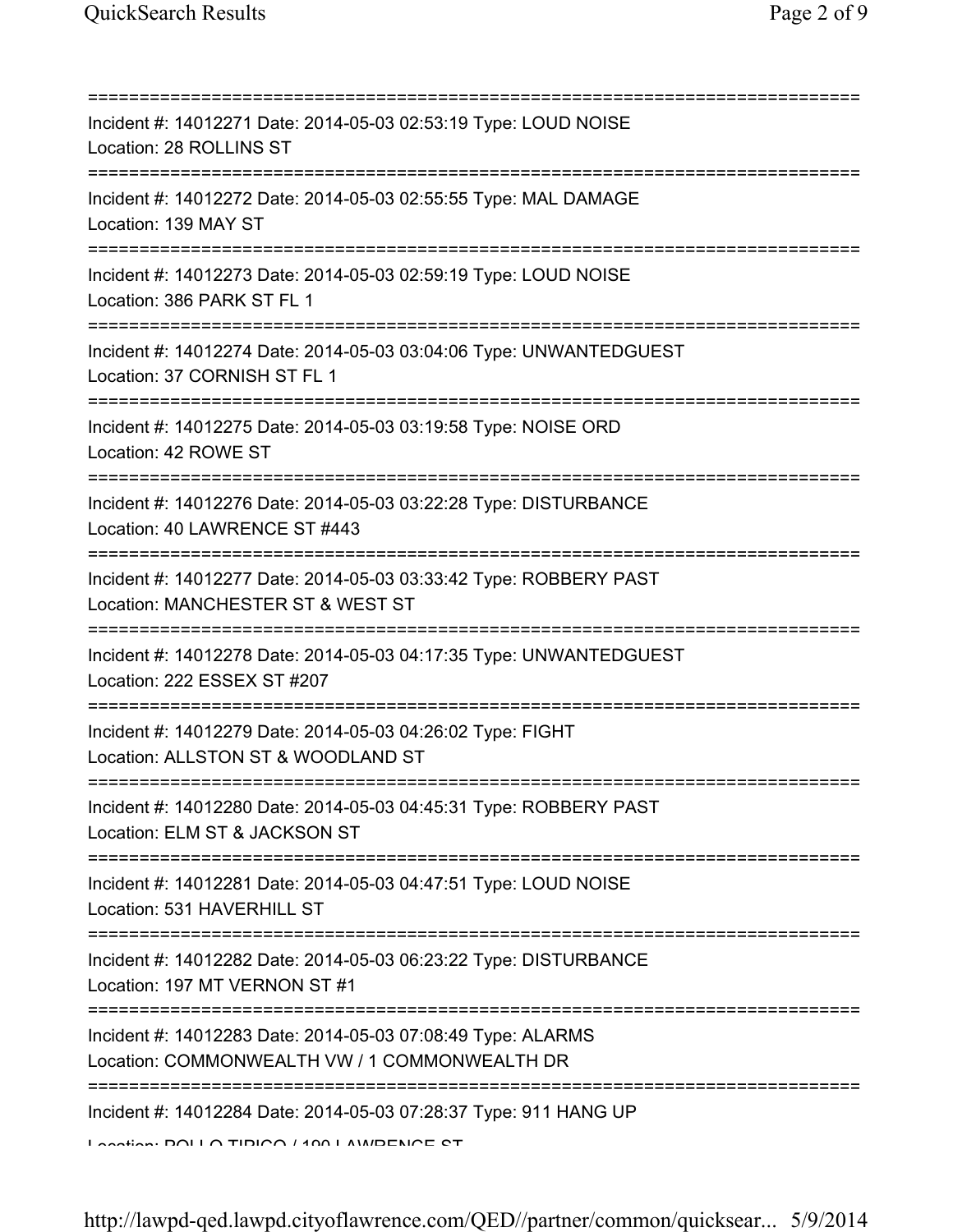| Incident #: 14012285 Date: 2014-05-03 07:32:43 Type: GENERAL SERV<br>Location: 12 FERRY ST                                      |
|---------------------------------------------------------------------------------------------------------------------------------|
| Incident #: 14012286 Date: 2014-05-03 08:36:17 Type: ALARM/BURG<br>Location: 4 UNION ST                                         |
| Incident #: 14012287 Date: 2014-05-03 08:47:20 Type: ALARM/BURG<br>Location: LAWRENCE BOYS + GIRLS CLUB / 136 WATER ST          |
| Incident #: 14012288 Date: 2014-05-03 09:14:49 Type: ALARM/BURG<br>Location: GALLAXY CENTRAL VACCUUM SYSTEM / 16 BALLARD RD     |
| Incident #: 14012289 Date: 2014-05-03 09:46:15 Type: ANIMAL COMPL<br>Location: 108 CROSS ST                                     |
| Incident #: 14012290 Date: 2014-05-03 09:51:41 Type: ALARM/BURG<br>Location: 27 WYMAN ST                                        |
| Incident #: 14012291 Date: 2014-05-03 10:06:02 Type: NOTIFICATION<br>Location: 5 SPARKLE DR                                     |
| Incident #: 14012292 Date: 2014-05-03 10:28:18 Type: HIT & RUN M/V<br>Location: 27 KNOX ST                                      |
| Incident #: 14012293 Date: 2014-05-03 11:06:23 Type: ALARM/BURG<br>Location: 136 WATER ST                                       |
| Incident #: 14012294 Date: 2014-05-03 11:17:08 Type: MISSING PERS<br>Location: HAVERHILL ST & JACKSON ST                        |
| -------------------------------<br>Incident #: 14012295 Date: 2014-05-03 11:17:34 Type: M/V STOP<br>Location: CANAL & HAMPSHIRE |
| Incident #: 14012296 Date: 2014-05-03 11:25:48 Type: MEDIC SUPPORT<br>Location: 18 FRANKLIN ST #7-11                            |
| Incident #: 14012297 Date: 2014-05-03 11:32:51 Type: HIT & RUN M/V<br>Location: 15 UNION ST                                     |
| Incident #: 14012298 Date: 2014-05-03 12:06:03 Type: SUS PERS/MV                                                                |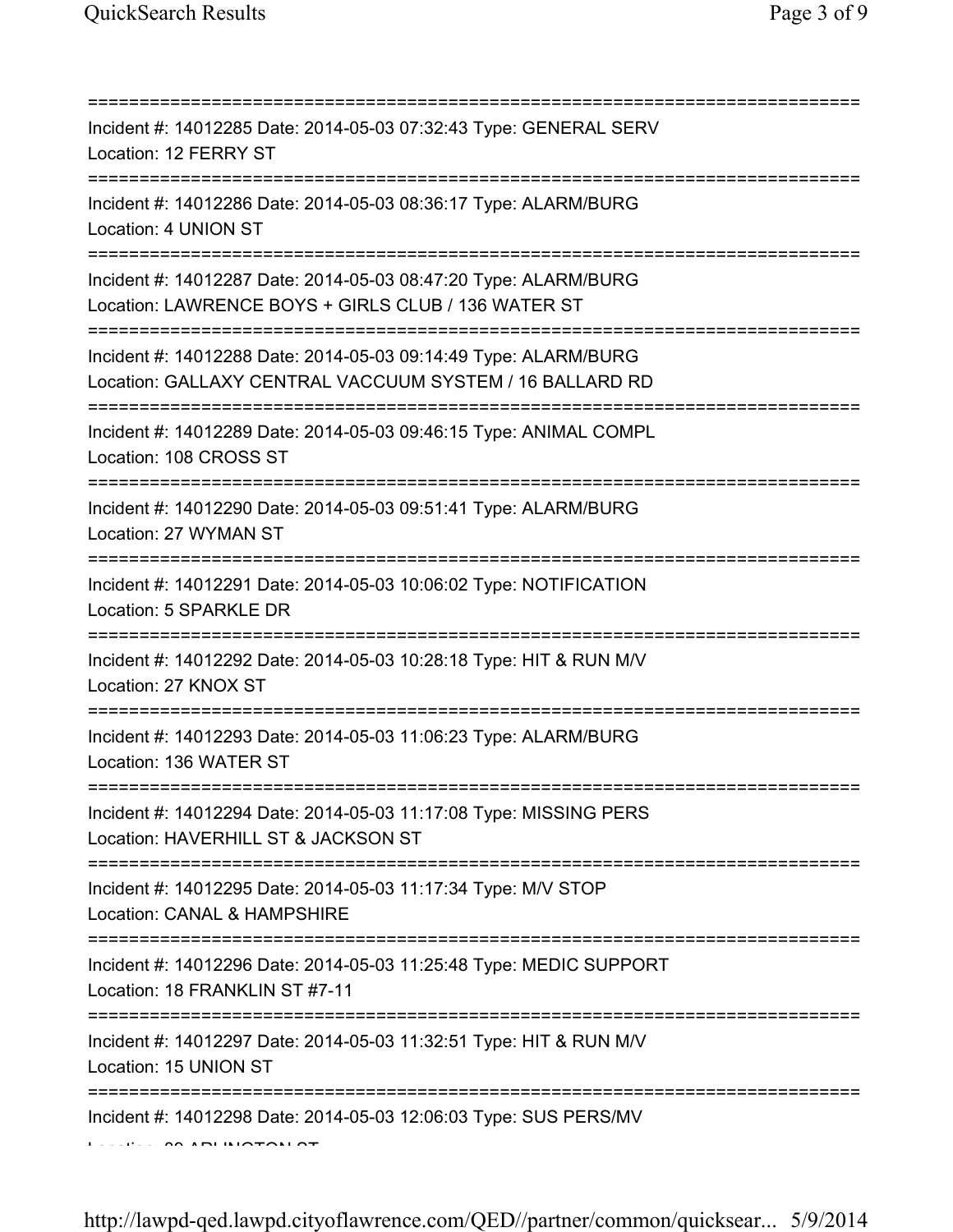Location: 116 NEWTON ST

=========================================================================== Incident #: 14012299 Date: 2014-05-03 12:08:34 Type: ANIMAL COMPL Location: 18 WARWICK ST =========================================================================== Incident #: 14012300 Date: 2014-05-03 12:25:54 Type: DOMESTIC/PROG Location: 237 JACKSON ST #9 =========================================================================== Incident #: 14012301 Date: 2014-05-03 12:46:50 Type: DOMESTIC/PAST Location: 64 NEWBURY ST =========================================================================== Incident #: 14012302 Date: 2014-05-03 13:04:10 Type: NOISE ORD Location: 3 PROVIDENCE ST #B =========================================================================== Incident #: 14012303 Date: 2014-05-03 13:29:43 Type: MAL DAMAGE Location: 6 WINTHROP AV =========================================================================== Incident #: 14012304 Date: 2014-05-03 13:30:24 Type: ALARM/BURG Location: 15 LESLIE ST =========================================================================== Incident #: 14012305 Date: 2014-05-03 13:31:47 Type: AUTO ACC/NO PI Location: HAMPSHIRE ST & HAVERHILL ST =========================================================================== Incident #: 14012306 Date: 2014-05-03 13:34:48 Type: INVESTIGATION Location: 85 ARLINGTON ST =========================================================================== Incident #: 14012307 Date: 2014-05-03 13:48:17 Type: M/V STOP Location: DURHAM ST & S BROADWAY =========================================================================== Incident #: 14012308 Date: 2014-05-03 13:59:08 Type: CK WELL BEING Location: 200 PARKER ST #7 =========================================================================== Incident #: 14012309 Date: 2014-05-03 14:04:28 Type: DISABLED MV Location: S UNION ST & WINTHROP AV =========================================================================== Incident #: 14012310 Date: 2014-05-03 14:26:31 Type: CK WELL BEING Location: 383 HAVERHILL ST #19 =========================================================================== Incident #: 14012311 Date: 2014-05-03 14:31:36 Type: B&E/MV/PAST Location: 11 BIRCH ST =========================================================================== Incident #: 14012312 Date: 2014-05-03 14:38:36 Type: LOUD NOISE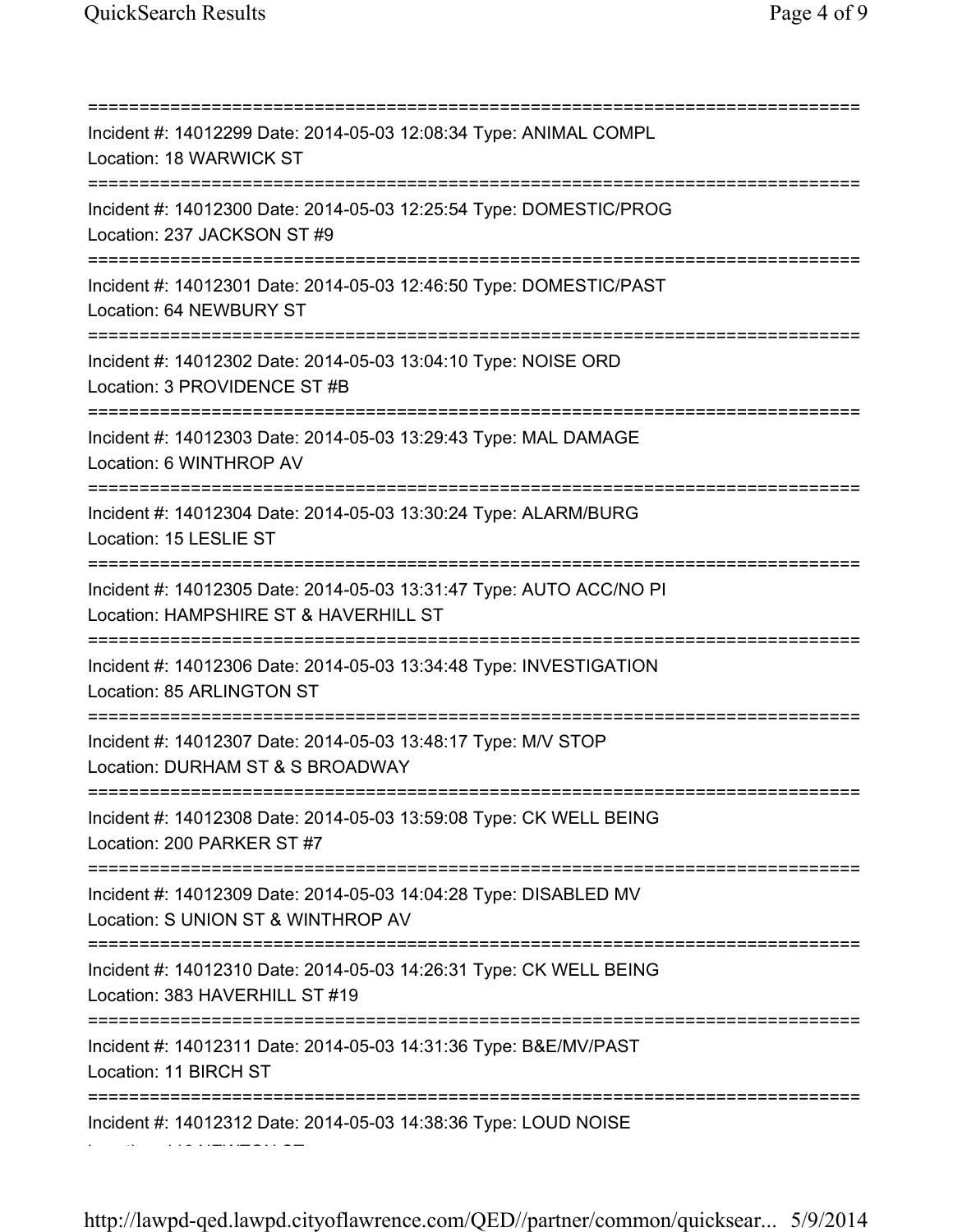=========================================================================== Incident #: 14012313 Date: 2014-05-03 14:43:03 Type: AUTO ACC/NO PI Location: ESSEX ST & WARREN ST =========================================================================== Incident #: 14012314 Date: 2014-05-03 14:54:46 Type: ALARM/BURG Location: CHILDRENS CENTER / 581 ANDOVER ST =========================================================================== Incident #: 14012315 Date: 2014-05-03 15:07:55 Type: KEEP PEACE Location: 85 NEWBURY ST FL 3 =========================================================================== Incident #: 14012316 Date: 2014-05-03 15:25:37 Type: NOISE ORD Location: 482 MT VERNON ST =========================================================================== Incident #: 14012317 Date: 2014-05-03 15:37:36 Type: SUS PERS/MV Location: 20 BORDER ST =========================================================================== Incident #: 14012318 Date: 2014-05-03 15:47:03 Type: NOISE ORD Location: OSGOOD ST & SALEM ST =========================================================================== Incident #: 14012319 Date: 2014-05-03 15:51:55 Type: B&E/PAST Location: 29 BERKELEY ST =========================================================================== Incident #: 14012320 Date: 2014-05-03 16:00:50 Type: ALARM/BURG Location: UNITED CHURCH / 348 JACKSON ST =========================================================================== Incident #: 14012321 Date: 2014-05-03 16:04:31 Type: UNWANTEDGUEST Location: CVS PHARMACY / 205 S BROADWAY =========================================================================== Incident #: 14012322 Date: 2014-05-03 16:11:31 Type: B&E/PAST Location: 30 KENDALL ST #B =========================================================================== Incident #: 14012323 Date: 2014-05-03 16:16:49 Type: SUS PERS/MV Location: 4 ROWE ST =========================================================================== Incident #: 14012324 Date: 2014-05-03 16:28:34 Type: SUS PERS/MV Location: ESSEX & METHUEN =========================================================================== Incident #: 14012325 Date: 2014-05-03 16:33:38 Type: M/V STOP Location: COMMON ST & JACKSON ST =========================================================================== Incident #: 14012326 Date: 2014-05-03 16:47:56 Type: AUTO ACC/UNK PI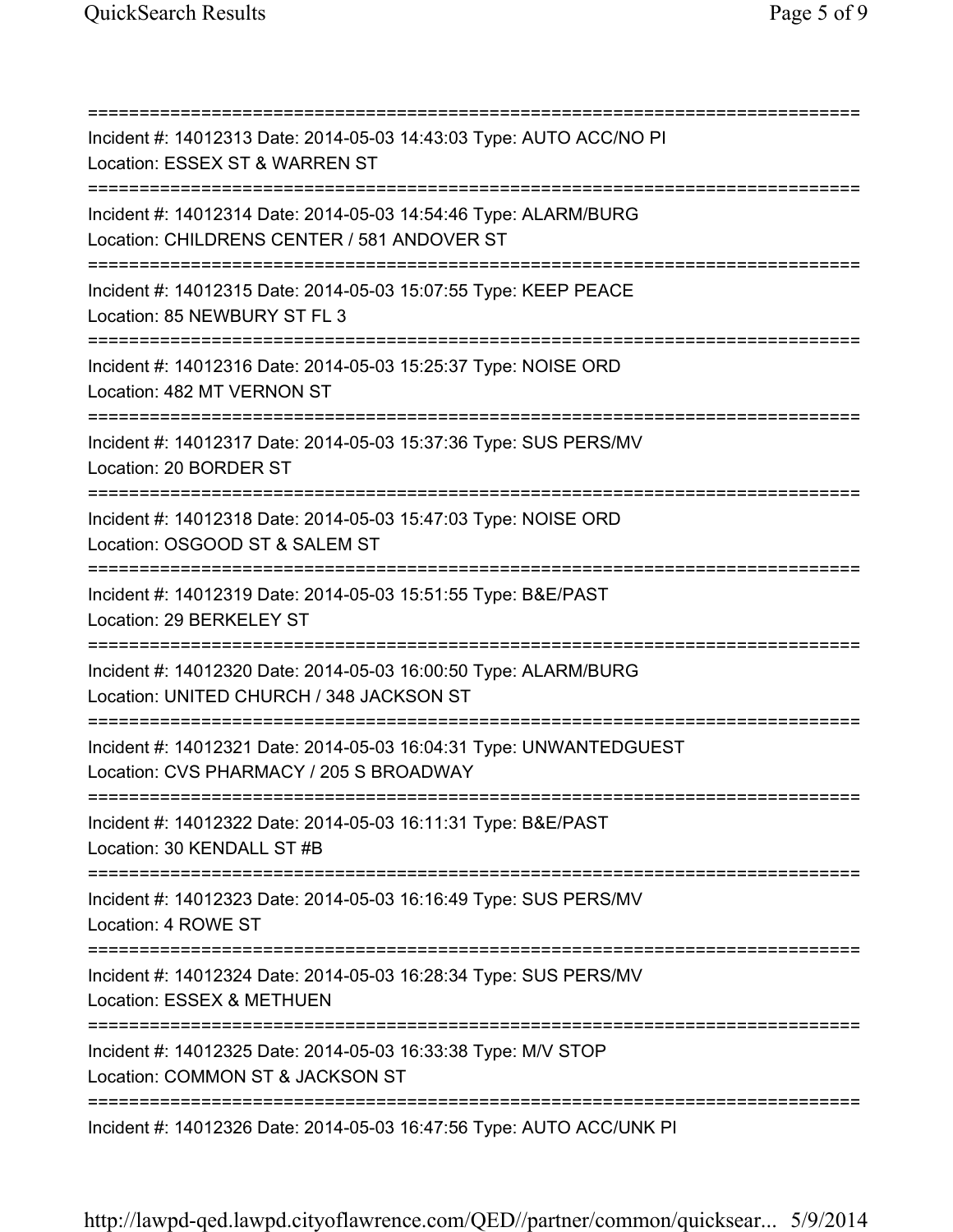=========================================================================== Incident #: 14012327 Date: 2014-05-03 17:03:43 Type: DISTURBANCE Location: 3 RIVERVIEW PL =========================================================================== Incident #: 14012328 Date: 2014-05-03 17:05:20 Type: ALARM/BURG Location: LORENZO BLDG / 599 CANAL ST =========================================================================== Incident #: 14012329 Date: 2014-05-03 17:05:45 Type: THREATS Location: 353 ELM ST #711 =========================================================================== Incident #: 14012330 Date: 2014-05-03 17:06:29 Type: UNWANTEDGUEST Location: 177 SANBORN ST FL 1ST =========================================================================== Incident #: 14012331 Date: 2014-05-03 17:07:26 Type: E911 HANGUP Location: 61 RAILROAD ST =========================================================================== Incident #: 14012332 Date: 2014-05-03 17:10:57 Type: SUS PERS/MV Location: HAFFNERS GAS STATION / 262 LAWRENCE ST =========================================================================== Incident #: 14012333 Date: 2014-05-03 17:15:49 Type: AUTO ACC/NO PI Location: 66 WARREN ST =========================================================================== Incident #: 14012334 Date: 2014-05-03 17:24:19 Type: CK WELL BEING Location: 30 BOWDOIN ST =========================================================================== Incident #: 14012335 Date: 2014-05-03 17:27:18 Type: NOISE ORD Location: 40 CANTON ST =========================================================================== Incident #: 14012336 Date: 2014-05-03 17:35:39 Type: MEDIC SUPPORT Location: 290 JACKSON ST =========================================================================== Incident #: 14012337 Date: 2014-05-03 17:45:24 Type: CK WELL BEING Location: 115 OSGOOD ST =========================================================================== Incident #: 14012338 Date: 2014-05-03 17:53:41 Type: MEDIC SUPPORT Location: 248 BROADWAY #416 =========================================================================== Incident #: 14012339 Date: 2014-05-03 17:56:22 Type: AUTO ACC/NO PI Location: BUNKERHILL & PARK ST =========================================================================== Incident #: 14012340 Date: 2014-05-03 18:02:53 Type: NOISE ORD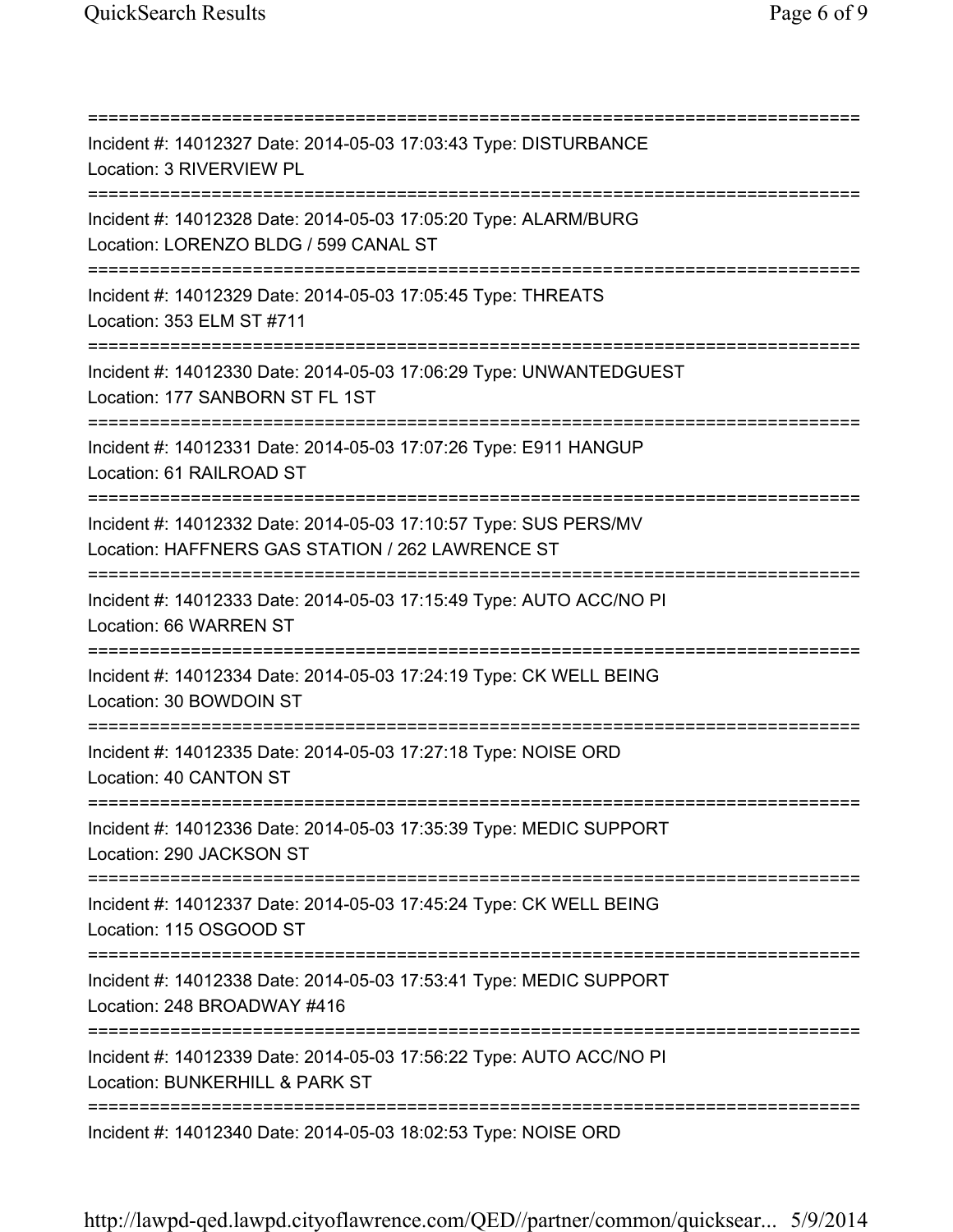Location: 229 BRUCE ST =========================================================================== Incident #: 14012341 Date: 2014-05-03 18:13:25 Type: M/V STOP Location: MARKET ST & PARKER ST =========================================================================== Incident #: 14012342 Date: 2014-05-03 18:15:55 Type: NOISE ORD Location: 25-27 SAXONIA AV =========================================================================== Incident #: 14012343 Date: 2014-05-03 18:32:32 Type: UNWANTEDGUEST Location: EBLEN FASHION / 490 ESSEX ST =========================================================================== Incident #: 14012344 Date: 2014-05-03 18:47:45 Type: TOW OF M/V Location: FRANKLIN ST & METHUEN ST =========================================================================== Incident #: 14012345 Date: 2014-05-03 18:53:37 Type: MAN DOWN Location: 62 CENTRE ST =========================================================================== Incident #: 14012346 Date: 2014-05-03 19:07:58 Type: MEDIC SUPPORT Location: 47 EXCHANGE ST #3 =========================================================================== Incident #: 14012347 Date: 2014-05-03 19:22:01 Type: NOISE ORD Location: FERRY ST & MANN ST =========================================================================== Incident #: 14012348 Date: 2014-05-03 19:25:28 Type: MAL DAMAGE Location: 70 BENNINGTON ST =========================================================================== Incident #: 14012349 Date: 2014-05-03 19:33:00 Type: UNWANTEDGUEST Location: CAFE AZTECA / 180 COMMON ST =========================================================================== Incident #: 14012350 Date: 2014-05-03 19:44:46 Type: SUS PERS/MV Location: 31 E PLEASANT ST =========================================================================== Incident #: 14012351 Date: 2014-05-03 20:26:03 Type: ALARM/BURG Location: PSP PROPERTIES / 1 MARSTON ST =========================================================================== Incident #: 14012352 Date: 2014-05-03 20:32:09 Type: NOISE ORD Location: 112 MARSTON ST =========================================================================== Incident #: 14012353 Date: 2014-05-03 20:49:28 Type: SUS PERS/MV Location: RT 114 & RT 495 =========================================================================== Incident #: 14012354 Date: 2014 05 03 20:53:48 Type: NOISE ORD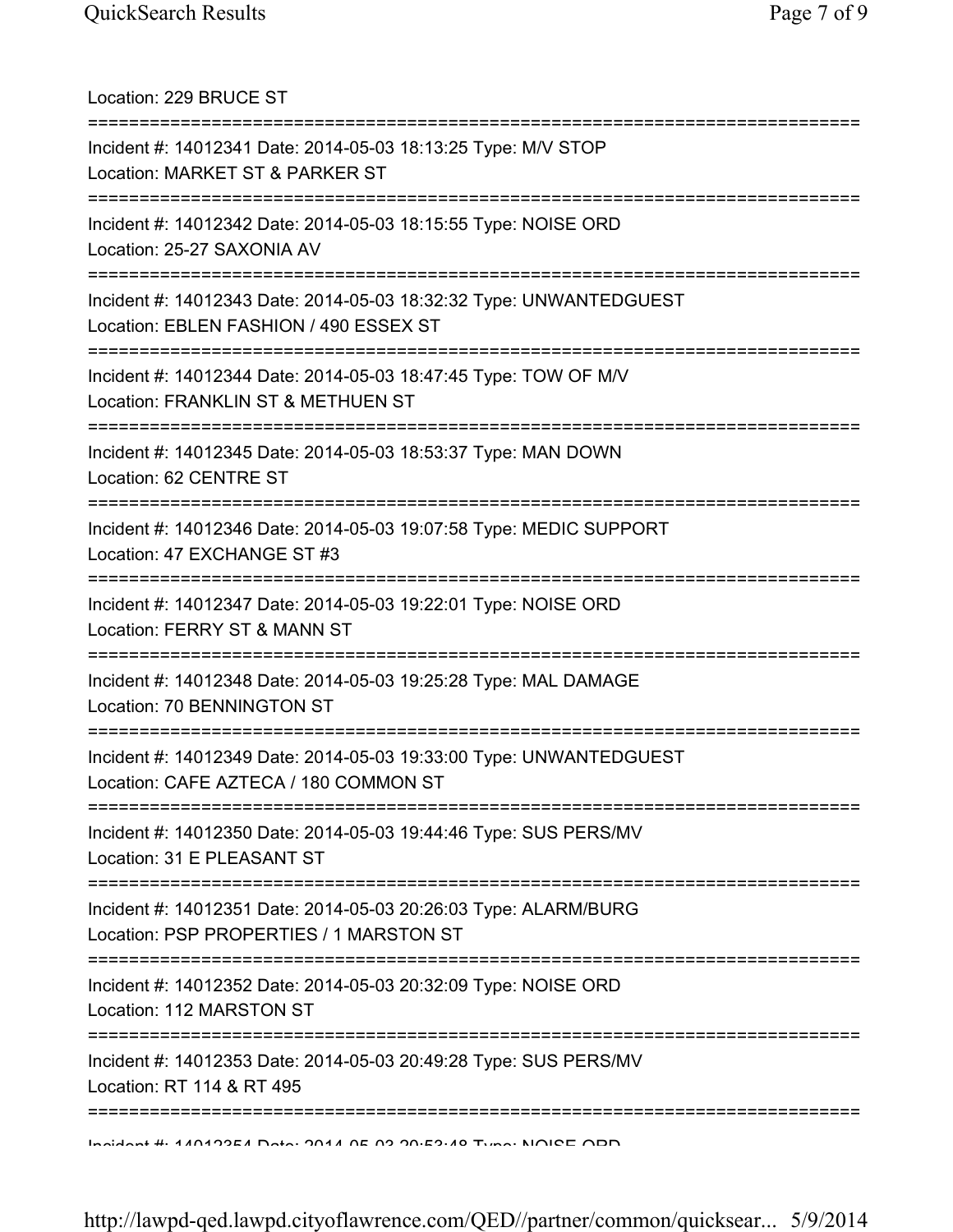| Location: 79 BODWELL ST                                                                                                                   |
|-------------------------------------------------------------------------------------------------------------------------------------------|
| Incident #: 14012355 Date: 2014-05-03 20:58:50 Type: SHOPLIFTING<br>Location: DISCOUNT LIQUORS / 103 BROADWAY                             |
| Incident #: 14012356 Date: 2014-05-03 21:09:59 Type: M/V STOP<br>Location: FRONT ST & S BROADWAY                                          |
| Incident #: 14012357 Date: 2014-05-03 21:13:15 Type: LOCKOUT<br>Location: 467 HIGH ST<br>=====================================            |
| Incident #: 14012358 Date: 2014-05-03 21:18:45 Type: NOISE ORD<br>Location: 1027 ESSEX ST                                                 |
| =================================<br>Incident #: 14012359 Date: 2014-05-03 21:22:06 Type: DISORDERLY<br>Location: 183 SANBORN ST          |
| Incident #: 14012360 Date: 2014-05-03 21:49:51 Type: SUS PERS/MV<br>Location: CVS PHARMACY / 266 BROADWAY                                 |
| Incident #: 14012361 Date: 2014-05-03 21:50:57 Type: TOW OF M/V<br>Location: 147 EXCHANGE ST                                              |
| Incident #: 14012362 Date: 2014-05-03 21:54:34 Type: DOMESTIC/PROG<br>Location: 71 OAK ST                                                 |
| Incident #: 14012363 Date: 2014-05-03 21:55:26 Type: DOMESTIC/PAST<br>Location: 33 HANCOCK ST                                             |
| Incident #: 14012364 Date: 2014-05-03 22:03:22 Type: MAL DAMG PROG<br>Location: LAWRENCE ST & SARATOGA ST                                 |
| =====================================<br>Incident #: 14012365 Date: 2014-05-03 22:05:04 Type: NEIGHBOR PROB<br>Location: 245 BROADWAY #17 |
| Incident #: 14012366 Date: 2014-05-03 22:13:18 Type: DOMESTIC/PAST<br>Location: SLE SCHOOL / 165 CRAWFORD ST                              |
| Incident #: 14012367 Date: 2014-05-03 22:32:51 Type: SUS PERS/MV<br>Location: RIVERSIDE DR & TOWER HILL ST                                |
|                                                                                                                                           |